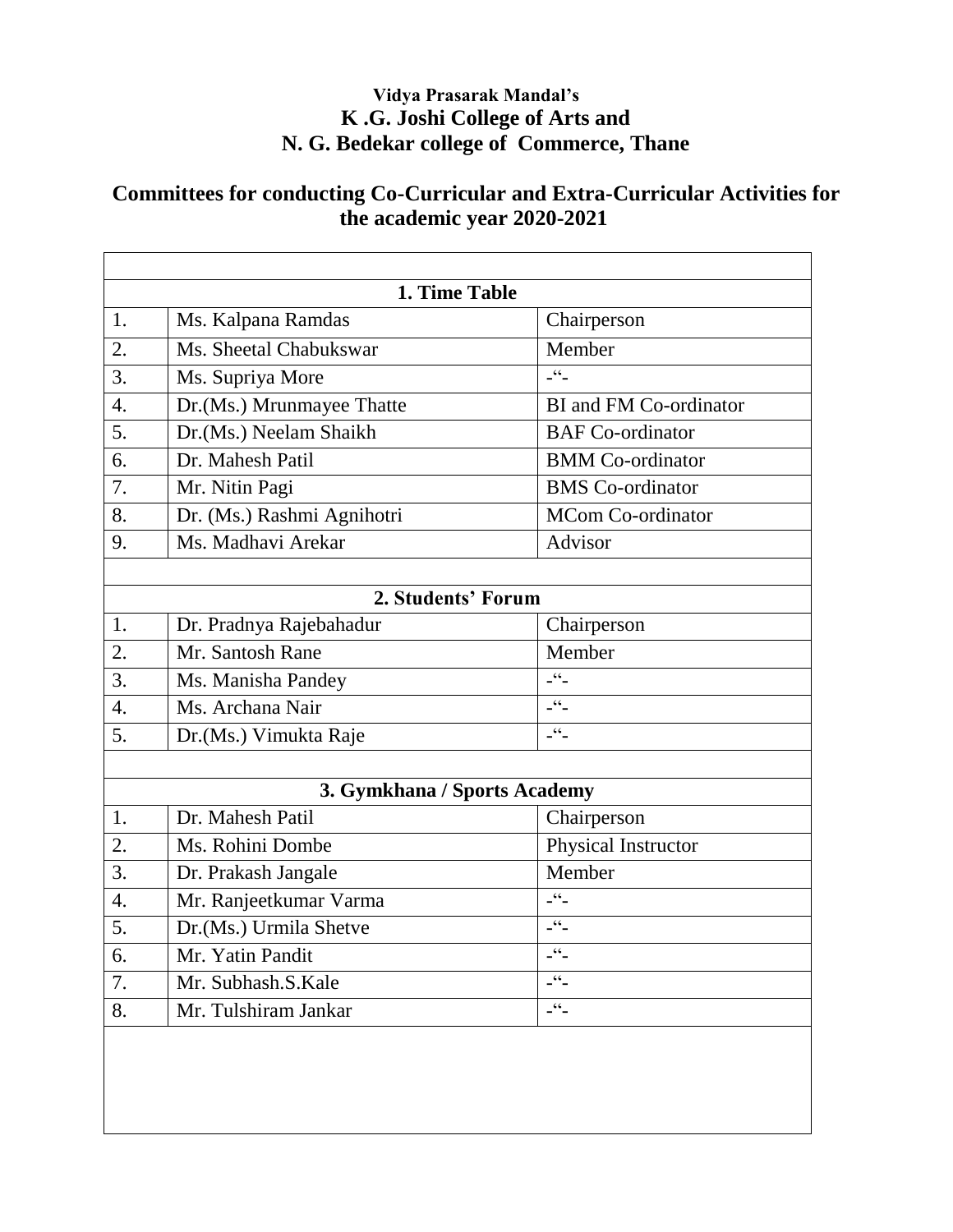| 4. Talent Academy (Cultural Activities Association) |                               |                              |
|-----------------------------------------------------|-------------------------------|------------------------------|
| 1.                                                  | Ms. Mugdha Bapat              | Co-ordinator                 |
| 2.                                                  | Ms. Madhura Joshi             | $ 66$                        |
| 3.                                                  | Mr. Swapnil Mayekar           | $ \frac{66}{1}$              |
| 4.                                                  | Ms. Tejashree Nene Gosavi     | $\mathcal{L}$                |
| 5.                                                  | Dr. (Ms.) Vimukta Raje        | $\mathfrak{c}\mathfrak{c}_-$ |
| 6.                                                  | Dr. Prashant Dharmadhikari    | $ -$                         |
| $\overline{7}$                                      | Ms. Neena Chaudhari           | $ 66$                        |
| 8                                                   | Mr. Manish Gosavi             | $\mathcal{C}$                |
| 9.                                                  | Mr. Rohit Bapat               | $\epsilon\epsilon$           |
| 10.                                                 | Dr. (Ms.) Archana Prabhudesai | Advisor                      |

| 5. Staff Academy and Vyasa Sabha |                            |                       |  |
|----------------------------------|----------------------------|-----------------------|--|
|                                  | Ms. Tejaswini Nadgauda     | Chairperson           |  |
| 2.                               | Mr. Yogesh Prasade         | Member                |  |
| 3.                               | Mr. Santosh Rane           | $\lceil \cdot \rceil$ |  |
| $\overline{4}$ .                 | Dr. (Ms.) Priyamvada Joshi | 66                    |  |
| 5.                               | Dr.(Ms.) Shefali Kondewar  | $\epsilon$            |  |
| 6.                               | Ms. Trupti Sonawane        | $\frac{66}{1}$        |  |
|                                  |                            |                       |  |

| 6. College Magazine (Yuva Shilp) |                            |                         |
|----------------------------------|----------------------------|-------------------------|
| 1.                               | Ms. Archana Nair           | Co-ordinator            |
| 2.                               | Dr. (Ms.) Suja Roy Abraham | Member                  |
| 3.                               | Dr. Manoj Patharkar        | - "-                    |
| $\overline{4}$ .                 | Ms. Swati Bhalerao         | $\cdot$ $\cdot$         |
| 5.                               | Ms. Ishita Pradhan         |                         |
| 6.                               | Ms. Suhasini Dahiwale      | $\boldsymbol{\epsilon}$ |
| 7.                               | Mr. Tushar Hedav           | 66                      |
| 8.                               | Ms. Nilima Patil           | 66                      |
| 9.                               | Mr. Santosh Rane           | Advisor                 |

| <b>7. Students' Attendance</b> |                               |                      |
|--------------------------------|-------------------------------|----------------------|
|                                | Dr. Deepak Sable              | Commerce (In-Charge) |
| $\overline{2}$ .               | Mr. Nitin Wadvinde            | Member               |
| 3.                             | Dr. (Ms.) Archana Prabhudesai | 66                   |
|                                | Ms. Supriya More              | 66                   |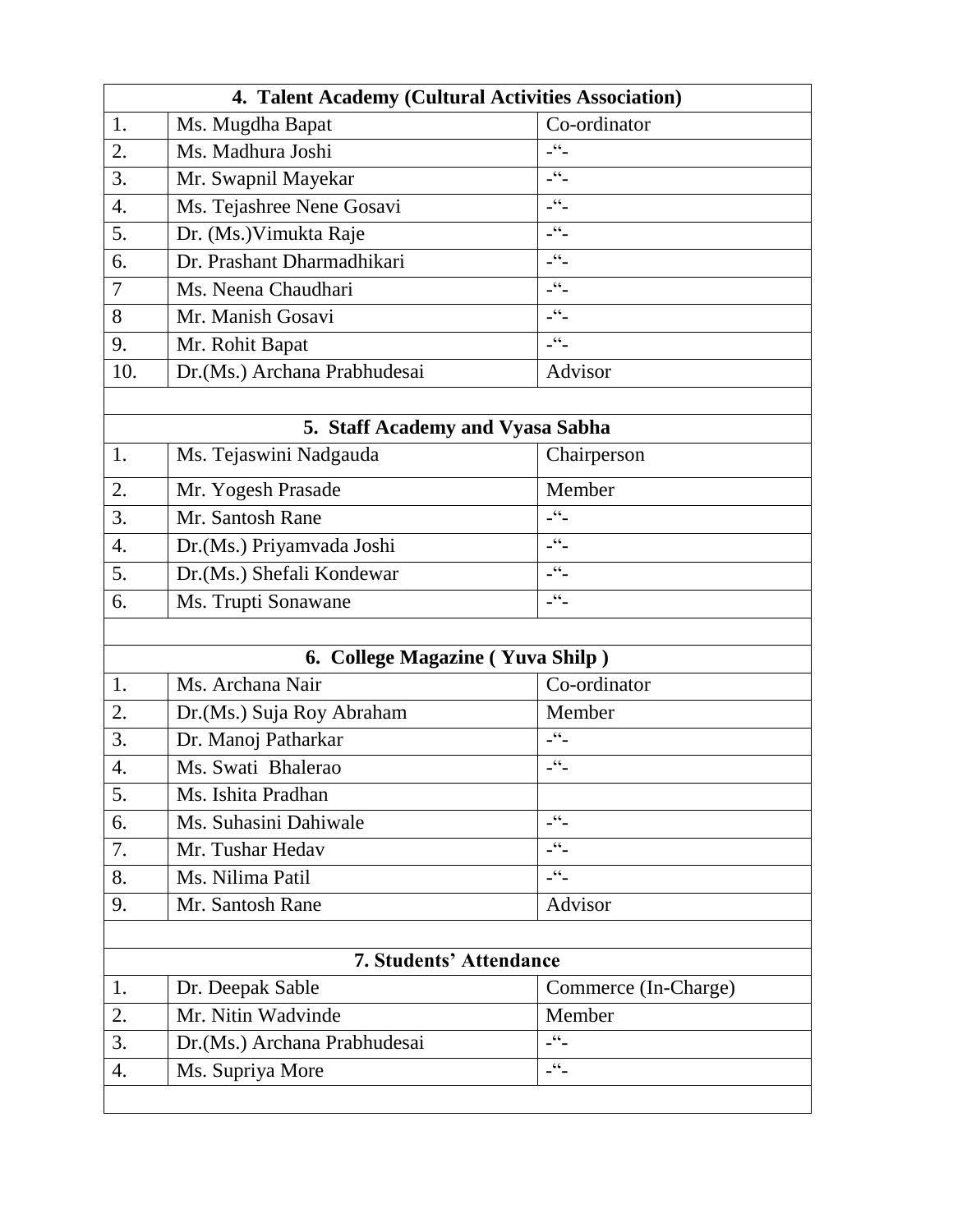| 1.               | Ms. Madhavi Arekar               | Arts (In-Charge)            |
|------------------|----------------------------------|-----------------------------|
| 2.               | Ms. Sheetal Chabukswar           | Member                      |
| 3.               | Mr. Ranjeetkumar Varma           | $ 66$                       |
| 4.               | Mr. Narayan Barse                | <b>Technical Advisor</b>    |
|                  |                                  |                             |
|                  | 8. N. S. S. and Nature Club      |                             |
| 1.               | Mr. Shivaji Naik                 | Programme Officer           |
| 2.               | Ms. Shweta Ahire                 | Programme Officer           |
| 3.               | Dr. Sagar Thakkar                | Member                      |
| $\overline{4}$ . | Dr. Vinod Chandwani              | $-66$                       |
| 5.               | Ms. Surabhi Khare                | $ 66$                       |
|                  |                                  |                             |
|                  | 9. Library Development Committee |                             |
| 1.               | Dr. (Ms.) Suchitra A. Naik       | Chairperson (Principal)     |
| 2.               | Mr. Subhash Shinde               | Vice Principal              |
| 3.               | Mr. Narayan Barse                | Secretary (Librarian)       |
| 4.               | Mr. Anil Bhabad                  | Member                      |
| 5.               | Dr. Anil Dhawale                 | $ 66$                       |
| 6.               | Dr.(Ms.) Priyamvada Joshi        | $-66$                       |
| 7.               | Ms. Manisha Patil                | Asst. Librarian             |
|                  |                                  |                             |
|                  | 10. Film Society                 |                             |
| 1.               | Dr.(Ms.) Suchitra A. Naik        | Chairperson                 |
| 2.               | Mr. Subhash Shinde               | Vice Principal              |
| 3.               | Mr. Narayan Barse                | Member                      |
| 4.               | Dr. Manoj Patharkar              | $ 66 -$                     |
| 5.               | Mr. Avinash Waghmare             | $ 66$                       |
| 6.               | Dr. Prashant Dharmadhikari       | Convener                    |
|                  |                                  |                             |
|                  | 11. Placement Cell               |                             |
| 1.               | Mr. Nitin Pagi                   | In-Charge                   |
| 2.               | Dr. (Ms.) Indrani Roy            | Member                      |
| 3.               | Ms. Archana Doifode              | $-$ <sup>cc</sup> $-$       |
| 4.               | Dr. (Ms.) Archana Prabhudesai    | $-$ <sup>66</sup> $-$       |
| 5.               | Mr. Atul Raut                    | $-$ <sup>66</sup> $-$       |
| 6.               | Mr. Rohit Bapat                  | $\mathcal{L}^{\mathsf{cc}}$ |
| 7.               | Ms. Purva Gaikwad                | $-$ <sup>66</sup> $-$       |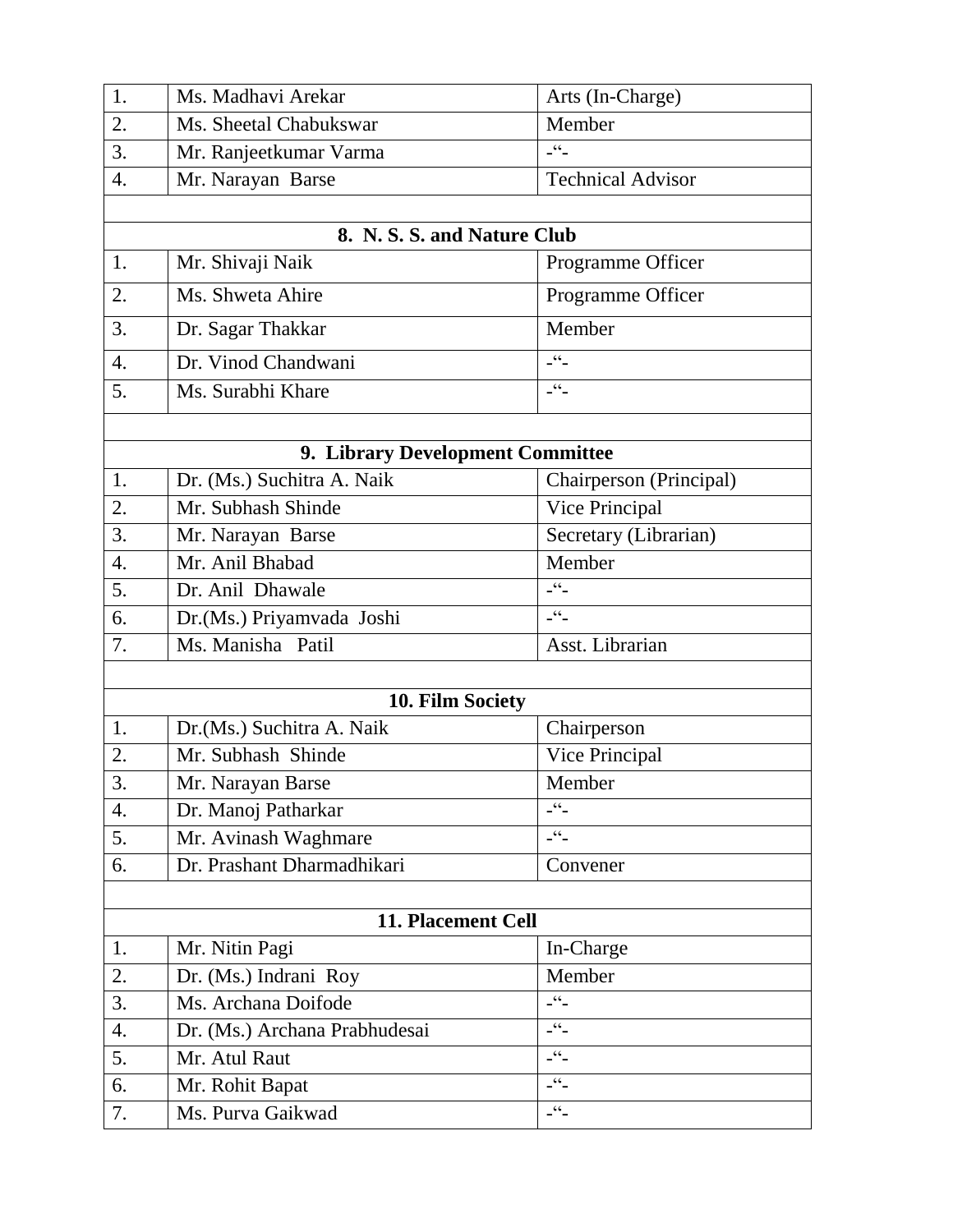| 8.               | Dr.(Ms.) Mrunmayee Thatte          | $ 66 -$               |  |
|------------------|------------------------------------|-----------------------|--|
| 9.               | Dr.(Ms.) Neelam Shaikh             | $-66$                 |  |
| 10.              | Dr.(Ms.) Urmila Shetve             | $ -$                  |  |
| 11.              | Ms. Prajakta Khamkar               | $ 66$                 |  |
|                  |                                    |                       |  |
|                  | 12. N. C. C. Navy                  |                       |  |
| 1.               | S/Lt. Dr. Deepak Sable             | In-Charge             |  |
|                  |                                    |                       |  |
|                  | 13. N.C.C. Army Girls              |                       |  |
| 1.               | Lt. (Ms.) Madhavi Joshi            | In-Charge             |  |
|                  |                                    |                       |  |
|                  | 14. Counseling Cell                |                       |  |
| 1.               | Dr.(Ms.) Suchitra A. Naik          | Chairperson           |  |
| 2.               | Ms. Vedavati Paranjpe              | Member                |  |
| 3.               | Ms. Manisha Pandey                 | $-66$                 |  |
| $\overline{4}$ . | Ms. Surabhi Khare                  | $-$ <sup>cc</sup> $-$ |  |
| 5.               | Ms. Manasi Jangam                  | $-$ <sup>cc</sup> $-$ |  |
| 6.               | Ms. Anjali Purandare               | $-66$                 |  |
|                  |                                    |                       |  |
|                  | <b>15. Vivekanand Study Circle</b> |                       |  |
| 1.               | Dr. (Ms.) Indrani Roy              | In-Charge             |  |
| 2.               | Ms. Supriya More                   | Member                |  |
| 3.               | Ms. Aditi Patgaonkar               | $-66$                 |  |
| 4.               | Ms. Dipti Chindarkar               | $-$ <sup>66</sup>     |  |
| 5.               | Mr. Rohit Bapat                    | $-$ <sup>66</sup> $-$ |  |
|                  |                                    |                       |  |
|                  | 16. Women's Development Cell       |                       |  |
| 1.               | Dr. (Ms.) Suchitra A. Naik         | Chairperson           |  |
| 2.               | Mr. Subhash Shinde                 | Member                |  |
| 3.               | Dr. (Ms.) Priyamvada Tokekar       | $-$ <sup>cc</sup> $-$ |  |
| 4.               | Ms. Monika Deshpande               |                       |  |
| 5.               | Dr. Anil Dhawale                   | $-$ <sup>cc</sup> $-$ |  |
| 6.               | Dr. (Ms.) Pradnya Rajebahadur      | $ -$                  |  |
| 7.               | Dr. (Ms.) Mrunmayee Thatte         | $ -$                  |  |
| 8.               | Ms. Sindu Natuvetty                | $-$ <sup>66</sup> $-$ |  |
| 9.               | Ms. Jharna Tolani                  | $-66$                 |  |
| 10.              | Ms. Manali Ambokar                 | Office Representative |  |
| 11.              | Ms. Alpana Bapat                   | Member(NGO)           |  |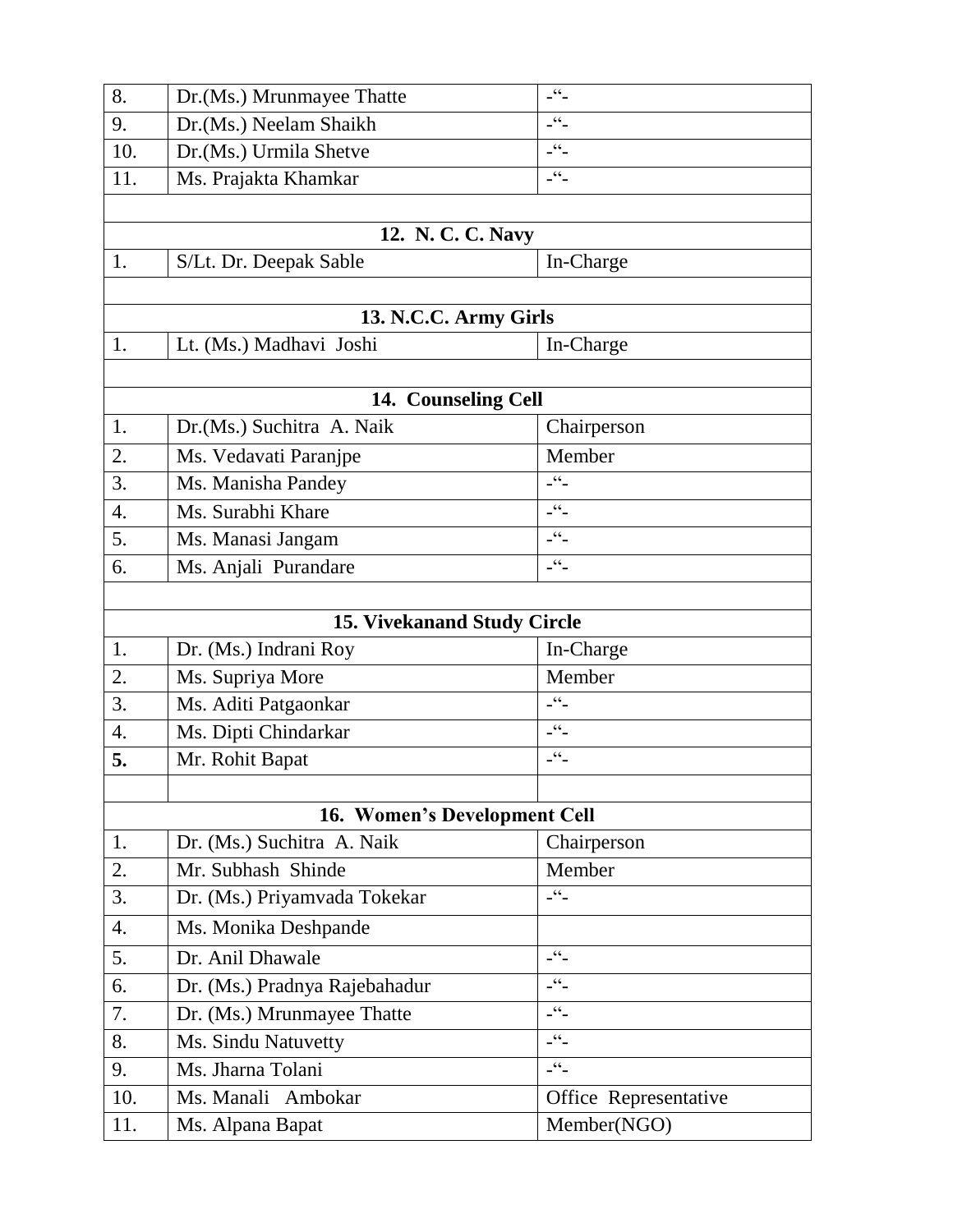| 12.                                      | Dr.(Ms.) Suja Roy Abraham                         | Member Secretary/Convener   |  |
|------------------------------------------|---------------------------------------------------|-----------------------------|--|
|                                          |                                                   |                             |  |
| 17. Examination Committee (FY/SY)        |                                                   |                             |  |
| 1.                                       | Dr. Pramod. Kharate                               | Chairperson                 |  |
| 2.                                       | Ms. Archana Doifode                               | $-66$                       |  |
| 3.                                       | Ms. Kalpana Ramdas                                | $-$ <sup>66</sup> $-$       |  |
| 4.                                       | Ms. Swati Bhalerao                                | $ -$                        |  |
| 5.                                       | Ms. Mohini Kulkarni                               | $-$ <sup>66</sup> $-$       |  |
| 6.                                       | Ms. Trupti Kautikwar                              | $-$ <sup>66</sup> $-$       |  |
| 7.                                       | Ms. Dipti Chindarkar                              | $-$ <sup>66</sup> $-$       |  |
| 8.                                       | Dr. (Ms.) Priyamvada Tokekar                      | Advisor                     |  |
| 9.                                       | Dr. (Ms.) Shefali Kondewar                        |                             |  |
|                                          |                                                   |                             |  |
| <b>18. Result Finalization Committee</b> |                                                   |                             |  |
| 1.                                       | Ms. Kalpana Nayar                                 | Chairperson                 |  |
| 2.                                       | Mr. Praful Bhosale                                | Member                      |  |
| 3.                                       | Mr. Avinash Waghmare                              | $ -$                        |  |
| 4.                                       | Ms. Sheetal Chabukswar                            | $-$ <sup>66</sup> $-$       |  |
| 5.                                       | Ms. Vedavati Paranjpe                             | $-66$                       |  |
| 6.                                       | Dr.(Ms.) Mugdha Keskar                            | $-$ <sup>cc</sup> $-$       |  |
| 7.                                       | Ms. Purva Gaikwad                                 | $ 66$                       |  |
| 8.                                       | Dr. (Ms.) Shefali Kondewar                        | $-66$                       |  |
| 9.                                       | Ms. Aditi Patgaonkar                              | $-$ <sup>66</sup>           |  |
|                                          |                                                   |                             |  |
|                                          | 19. Unfair Means Inquiry Committee                |                             |  |
| 1.                                       | Mr. Subhash Shinde                                | Chairperson                 |  |
| 2.                                       | Dr. Prakash Jangale                               | Member                      |  |
| 3.                                       | Dr.(Ms.) Pradnya Rajebahadur                      | $-$ <sup>66</sup> $-$       |  |
| 4.                                       | Ms. Sindu Natuvetty                               | $-$ <sup>cc</sup> $-$       |  |
| 5.                                       | Mr. Yatin Pandit                                  | $-$ <sup>66</sup> $-$       |  |
|                                          |                                                   |                             |  |
|                                          | <b>20. Research Committee (Students/Teachers)</b> |                             |  |
| 1.                                       | Dr.(Ms.) Jayashree Singh                          | Chairperson                 |  |
| 2.                                       | Ms. Madhura Joshi                                 | Member<br>$-$ <sup>66</sup> |  |
| 3.                                       | Ms. Jharna Tolani                                 | $-$ <sup>cc</sup>           |  |
| 4.                                       | Dr. Prashant Dharmadhikari                        |                             |  |
| 5.                                       | Mr. Subhash Shinde                                | Advisor                     |  |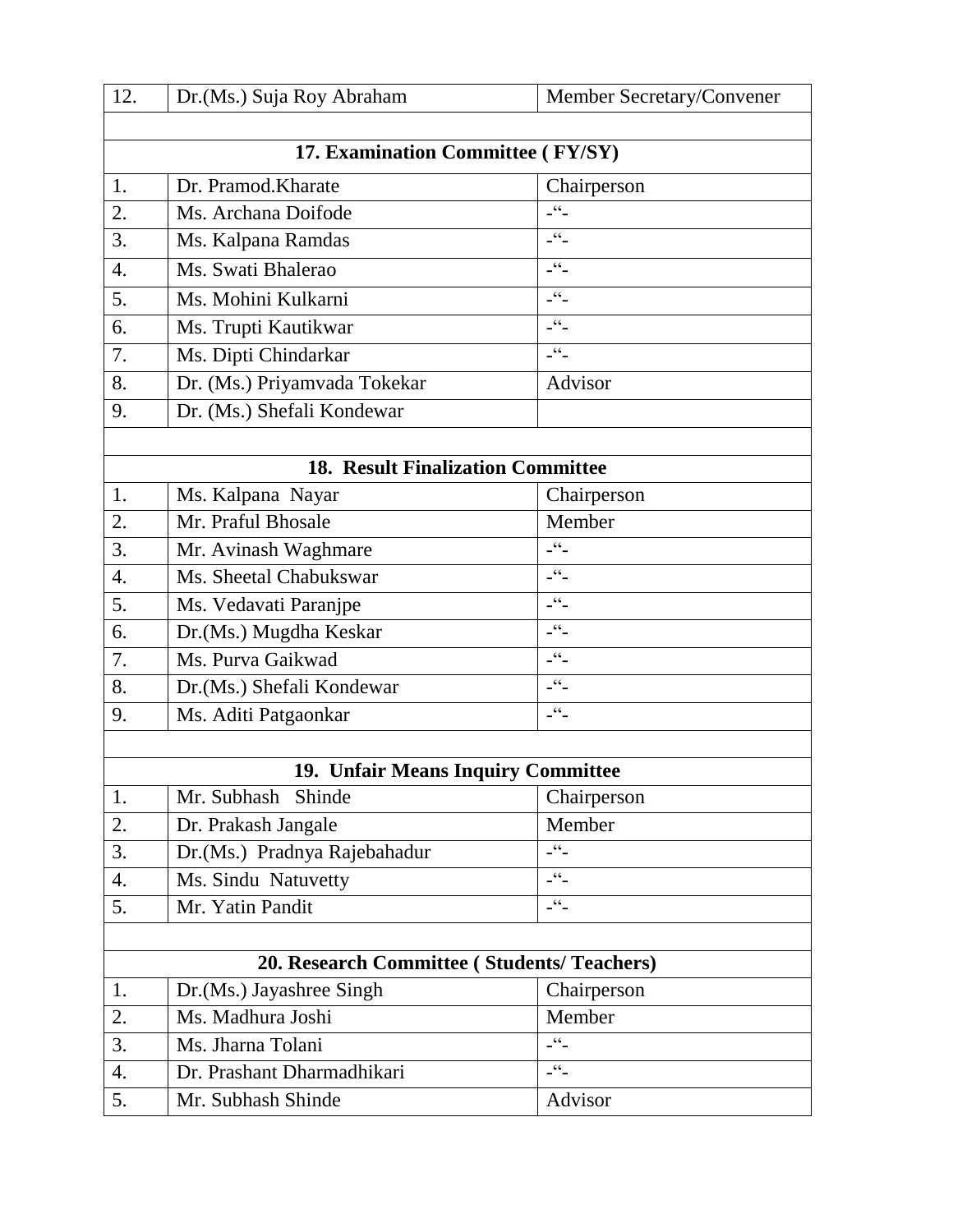| 6.                            | Mr. Narayan Barse                | Advisor                       |
|-------------------------------|----------------------------------|-------------------------------|
|                               |                                  |                               |
| 21. Monograph and Publication |                                  |                               |
| 1.                            | Mr. Santosh Rane                 | Chairperson                   |
| 2.                            | Dr. Manoj Patharkar              | Member                        |
| 3.                            | Dr. Mahesh Patil                 | $ -$                          |
| $\overline{4}$ .              | Dr. (Ms.) Shefali Kondewar       | $ 66$                         |
| 5.                            | Mr. Narayan Barse                | Advisor                       |
|                               |                                  |                               |
|                               | 22. Result Improvement Committee |                               |
| 1.                            | Dr. (Ms.) Archana Prabhudesai    | In-Charge Commerce            |
| 2.                            | Dr. Sagar Thakkar                | Member                        |
| 3.                            | Ms. Neeta Pathak                 | In-Charge Arts                |
| 4.                            | Mr. Shivaji Naik                 | Member                        |
| 5.                            | Ms. Mohini Kulkarni              | In-Charge BMS/BMM             |
| 6.                            | Dr. (Ms.) Shefali Kondewar       | In-Charge BAF/BBI/BFM         |
|                               |                                  |                               |
|                               | <b>23. DLLE</b>                  |                               |
| 1.                            | Dr.(Ms.) Sangita Mohanty         | Chairperson                   |
| 2.                            | Dr. (Ms.) Indrani Roy            | Member                        |
| 3.                            | Mr. Atul Raut                    | $-66$                         |
| 4.                            | Mr. Swapnil Mayekar              | $-66$                         |
| 5.                            | Dr.(Ms.) Mrunmayee Thatte        | $-$ <sup>cc</sup> $-$         |
| 6.                            | Ms. Sindu Natuvetty              | $-$ <sup>cc</sup> $-$         |
| 7.                            | Ms. Roma Bhagtiani               | $\textsf{G}\,\textsf{G}$      |
| 8.                            | Dipti Patil                      | $ 66$                         |
|                               |                                  |                               |
|                               | 24. Infrastructure Committee     |                               |
| 1.                            | Mr. Subhash Shinde               | Chairperson                   |
| 2.                            | Mr. Narayan Barse                | Member                        |
| 3.                            | Dr. Anil Dhawale                 | $ 66$                         |
| 4.                            | Mr. Nitin Wadvinde               | $  -$                         |
| 5.                            | Dr. Vinod Chandwani              | $-66$                         |
| 6.                            | Mr. Sanjay Patil                 | $ -$                          |
| 7.                            | Mr. Parag Shinde                 | $\frac{1}{2}$ 6 $\frac{1}{2}$ |
|                               |                                  |                               |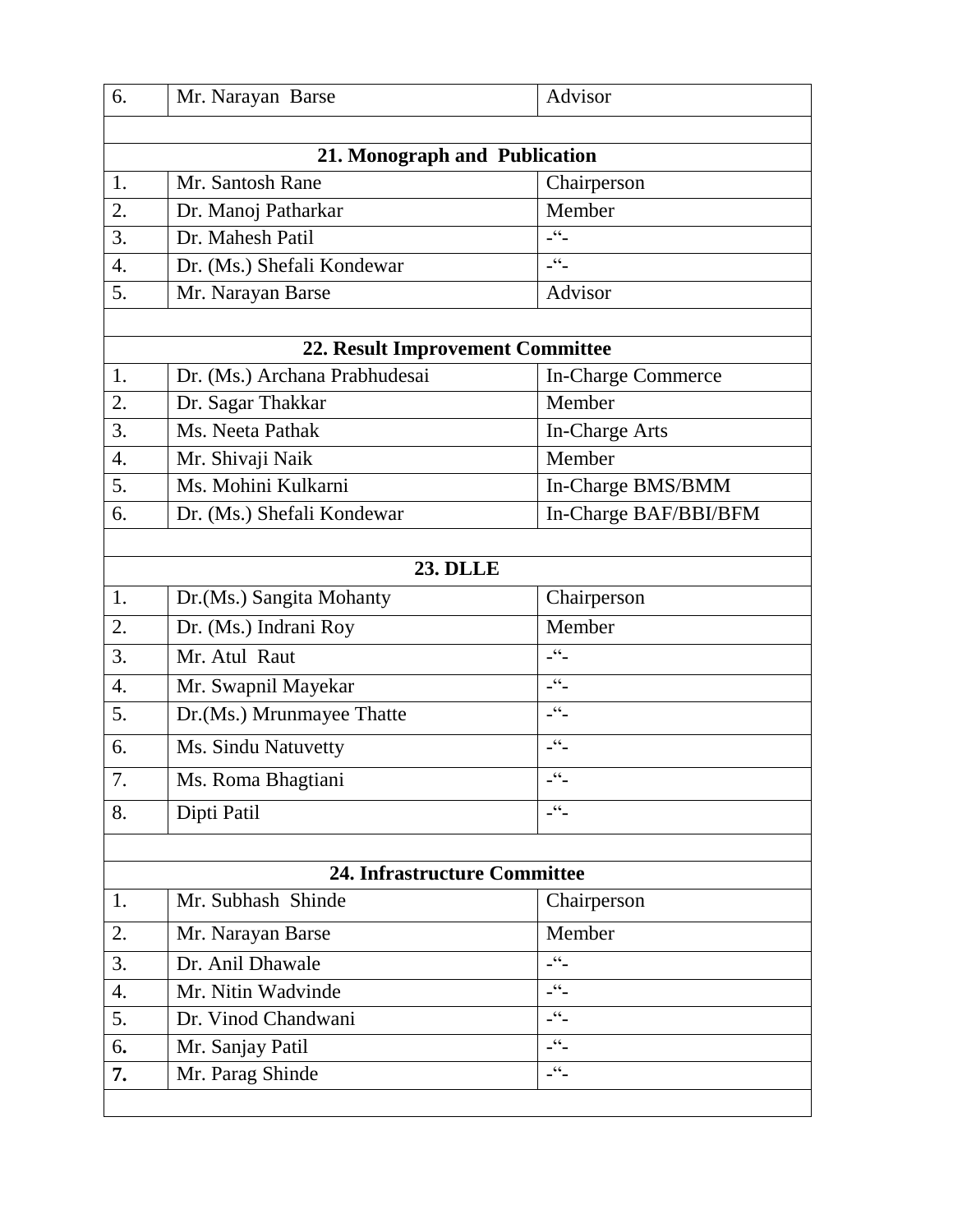| 25. Discipline Committee |                                             |                                   |
|--------------------------|---------------------------------------------|-----------------------------------|
| 1.                       | Mr. Anil Bhabad                             | Chairperson                       |
| 2.                       | Ms. Tejaswini Nadgauda                      | Member                            |
| 3.                       | Mr. Swapnil Mayekar                         | $ -$                              |
| 4.                       | Dr. Shirish Patil                           | $-$ <sup>66</sup> $-$             |
| 5.                       | Ms. Leena Ajish                             | $ \overset{\circ}{-}$             |
| 6.                       | Mr. Sanjay Patil                            | $-66$                             |
|                          |                                             |                                   |
|                          | <b>26. University Examination Committee</b> |                                   |
|                          | (TY BA/BCom/BMS/BAF/BBI/BFM/BMM/MCom)       |                                   |
| 1.                       | Mr. Subhash Shinde                          | Vice Principal                    |
| 2.                       | Dr. (Ms.) Priyamvada Tokekar                | Vice Principal                    |
| 3.                       | Dr.(Ms.) Mrunmayee Thatte                   | <b>BI</b> and FM Co-ordinator     |
| 4.                       | Dr.(Ms.) Neelam Shaikh                      | AF Co-ordinator                   |
| 5.                       | Mr. Nitin Pagi                              | <b>BMS</b> Co-ordinator           |
| 6.                       | Dr. Mahesh Patil                            | <b>BMM</b> Co-ordinator           |
| 7.                       | Dr. Anil Dhawale                            | MA Co-ordinator                   |
| 8.                       | Dr. (Ms.) Rashmi Agnihotri                  | MCom Co-ordinator                 |
| 9.                       | Mr. Shashikant Waghere                      | IT Co-ordinator                   |
|                          |                                             |                                   |
|                          | 27. Website Updation                        |                                   |
| 1.                       | Ms. Monika Deshpande                        | Chairperson                       |
| 2.                       | Ms. Neeta Pathak                            | Member                            |
| 3.                       | Dr.(Ms.) Mrunmayee Thatte                   | $-$ <sup>66</sup> $-$             |
| 4.                       | Mr. Shashikant Waghere                      | $-66$                             |
|                          |                                             |                                   |
|                          | 28. UGC and RUSA                            |                                   |
| 1.                       | Dr. (Mrs.) Suchitra A. Naik                 | Principal                         |
| 2.                       | Mr. Subhash Shinde                          | Vice Principal                    |
| 3.                       | Mr. Narayan Barse                           | Member                            |
| 4.                       | Dr. (Ms.) Rashmi Agnihotri                  | <b>Institutional Co-ordinator</b> |
| 5.                       | Dr. (Ms.) Indrani Roy                       | Member                            |
| 6.                       | Mr. Yogesh Prasade                          | $-66$                             |
| 7.                       | Mr. Nitin Wadvinde                          | $ 66$                             |
| 8.                       | Dr. (Ms.) Jayashree Singh                   | $ -$                              |
| 9.                       | Dr. Sagar Thakkar                           | $ 66$                             |
| 10.                      | Ms. Manali Ambokar                          | $ -$                              |
| 11.                      | Mr. Sanjay Patil                            | $-$ <sup>66</sup> $-$             |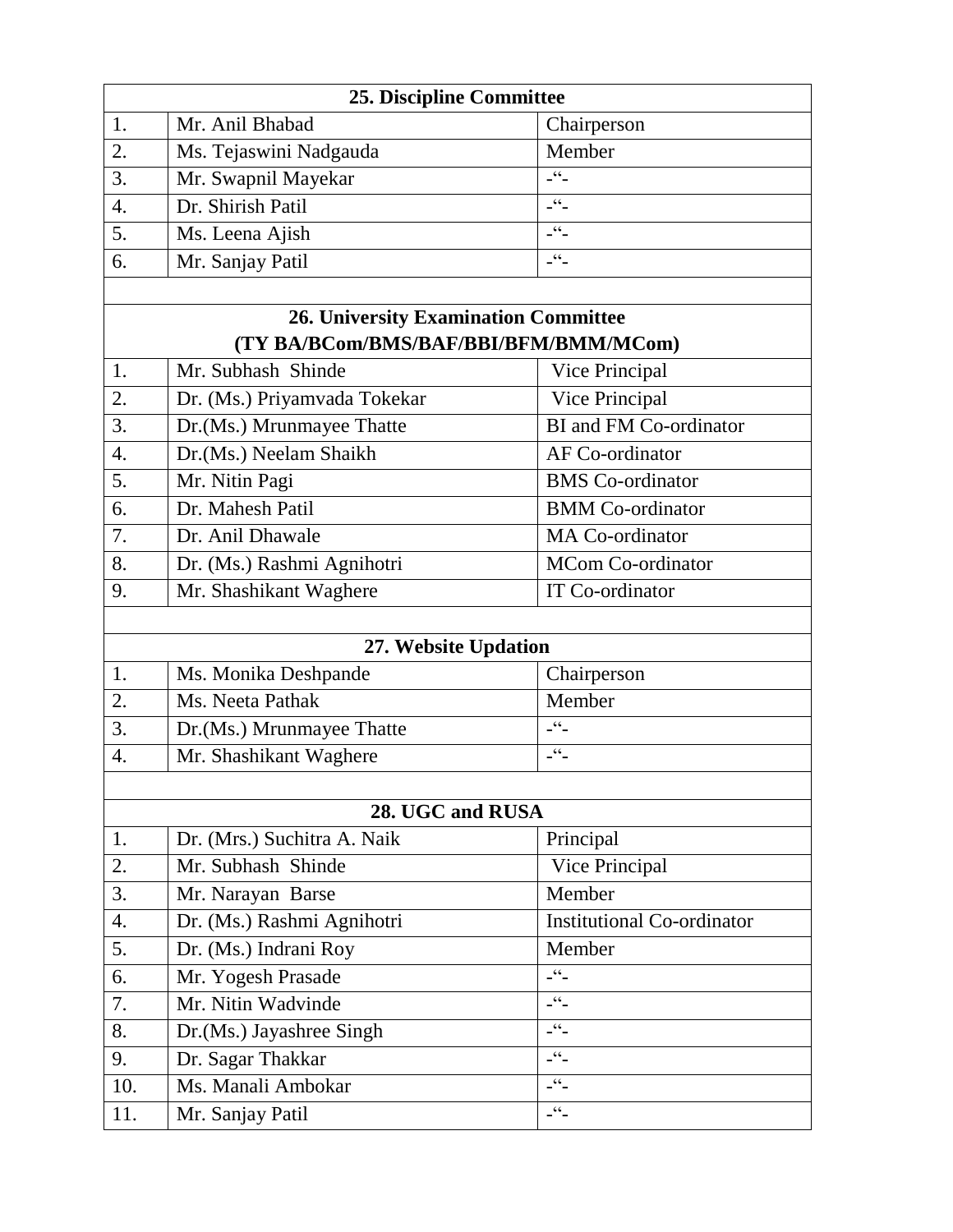| 12.              | Mr. Shashikant Waghere                 | $ -$                          |
|------------------|----------------------------------------|-------------------------------|
|                  |                                        |                               |
|                  | <b>29. Post Graduation Advancement</b> |                               |
| 1.               | Dr. (Ms.) Suchitra A. Naik             | Principal/Chairperson         |
| 2.               | Dr. Anil Dhawale                       | In-charge                     |
| 3.               | Dr. Deepak Sable                       | Member                        |
| $\overline{4}$ . | Dr. Pramod Kharate                     | $-66$                         |
| 5.               | Dr. (Ms.) Rashmi Agnihotri             | $\overline{\phantom{1}}^{66}$ |
| 6.               | Ms. Kalpana Nayar                      | $ -$                          |
| 7.               | Dr. (Ms.) Priyamvada Joshi             | $-66$                         |
|                  |                                        |                               |
|                  | <b>30. Skill Development</b>           |                               |
| 1.               | Dr. (Ms.) Priyamvada Joshi             | In-charge                     |
| 2.               | Mr. Praful Bhosale                     | Member                        |
| 3.               | Dr. (Ms.) Sangita Mohanty              | $\overline{\phantom{1}}^{66}$ |
| $\overline{4}$ . | Mr. Nitin Pagi                         | $-66$                         |
| 5.               | Dr. (Ms.) Priyamvada Tokekar           | Advisor                       |

| 31. Disaster Management |                                                   |                              |
|-------------------------|---------------------------------------------------|------------------------------|
| 1.                      | Mr. Praful Bhosale                                | Chairperson                  |
| $\overline{2}$ .        | Dr. Prakash Jangale                               | Member                       |
| 3.                      | Dr.(Ms.) Mugdha Keskar                            | $-66$                        |
| $\overline{4}$ .        | Mr. Sudam Ahirrow                                 | $ 66$                        |
|                         |                                                   |                              |
|                         | 32. Study Tour and Cultural Exchange              |                              |
| 1.                      | Dr. (Ms.) Suchitra A. Naik                        | Principal                    |
| 2.                      | Mr. Subhash Shinde                                | Vice Principal               |
| 3.                      | Dr.(Ms.) Priyamvada Tokekar                       | Vice Principal               |
| $\overline{4}$ .        | Mr. Yatin Pandit                                  | In-charge                    |
| 5.                      | Ms. Sangeeta Dixit                                | Vice Principal (Jr. College) |
| 6.                      | Dr. Anil Dhawale                                  | Member                       |
| 7.                      | Dr. (Ms.) Mrunmayee Thatte                        | BI and FM Co-ordinator       |
| 8.                      | Dr.(Ms.) Neelam Shaikh                            | AF Co-ordinator              |
| 9.                      | Dr. Mahesh Patil                                  | <b>BMM</b> Co-ordinator      |
| 10.                     | Mr. Nitin Pagi                                    | <b>BMS</b> Co-ordinator      |
| 11.                     | Dr. Prashant Dharmadhikari                        | Member                       |
|                         |                                                   |                              |
|                         | 33. Dr.V.N. Bedekar Memorial Programmes Committee |                              |
| 1.                      | Dr. Mahesh Patil                                  | Chaiperson                   |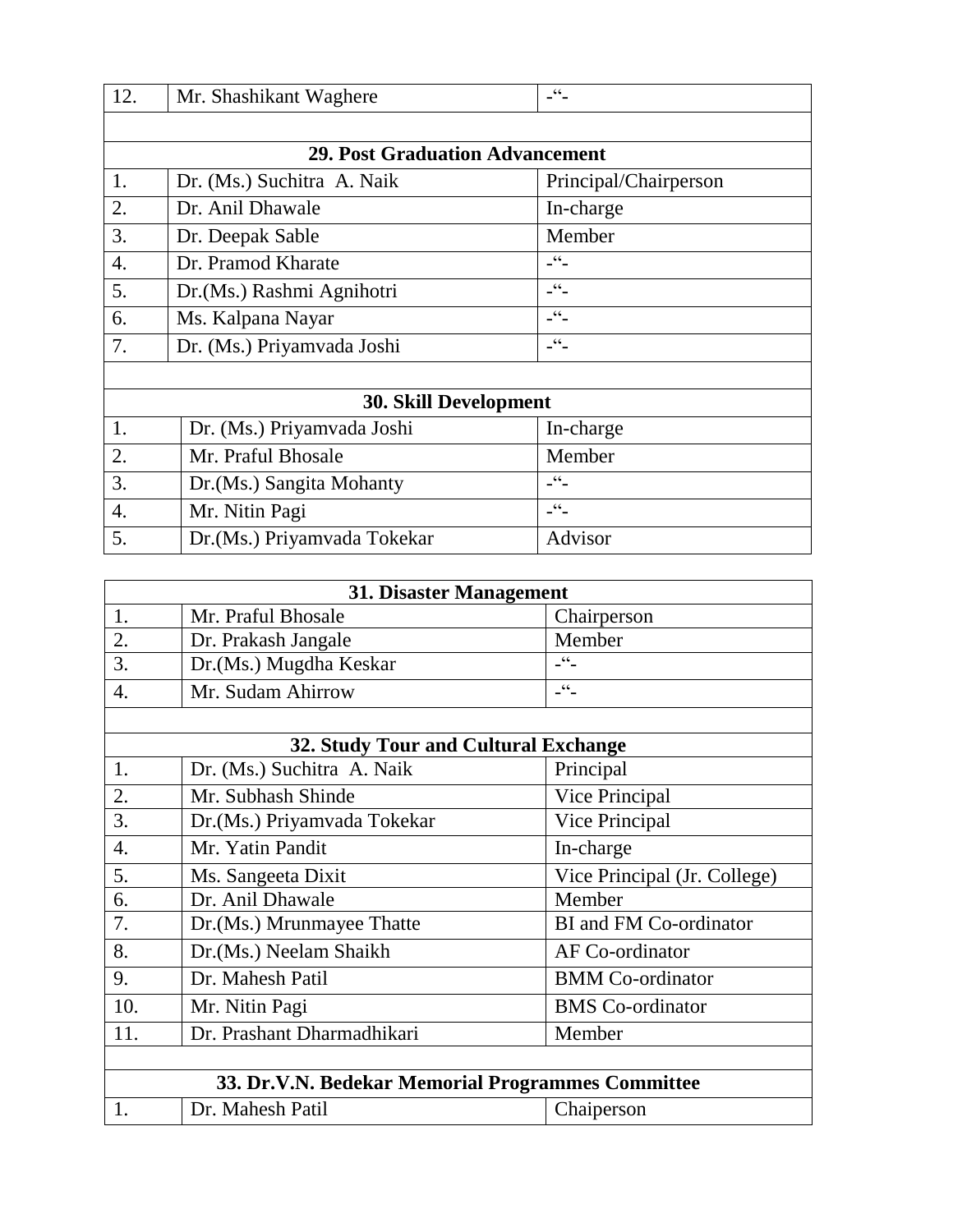| Mr. Santosh Rane              | Member |
|-------------------------------|--------|
| Dr. (Ms.) Pradnya Rajebahadar | 66     |
| Dr. (Ms.) Vimukta Raje        |        |
| Dr. Prashant Dharmadhikari    |        |
| Ms. Manasi Jangam             |        |

#### **Principal**

## **INTERNAL` QUALITY ASSURANCE CELL (IQAC)**

| <b>Internal Quality Assurance Cell (2019-20)</b> |             |          |  |  |
|--------------------------------------------------|-------------|----------|--|--|
| Sr.No.                                           | <b>Name</b> | Category |  |  |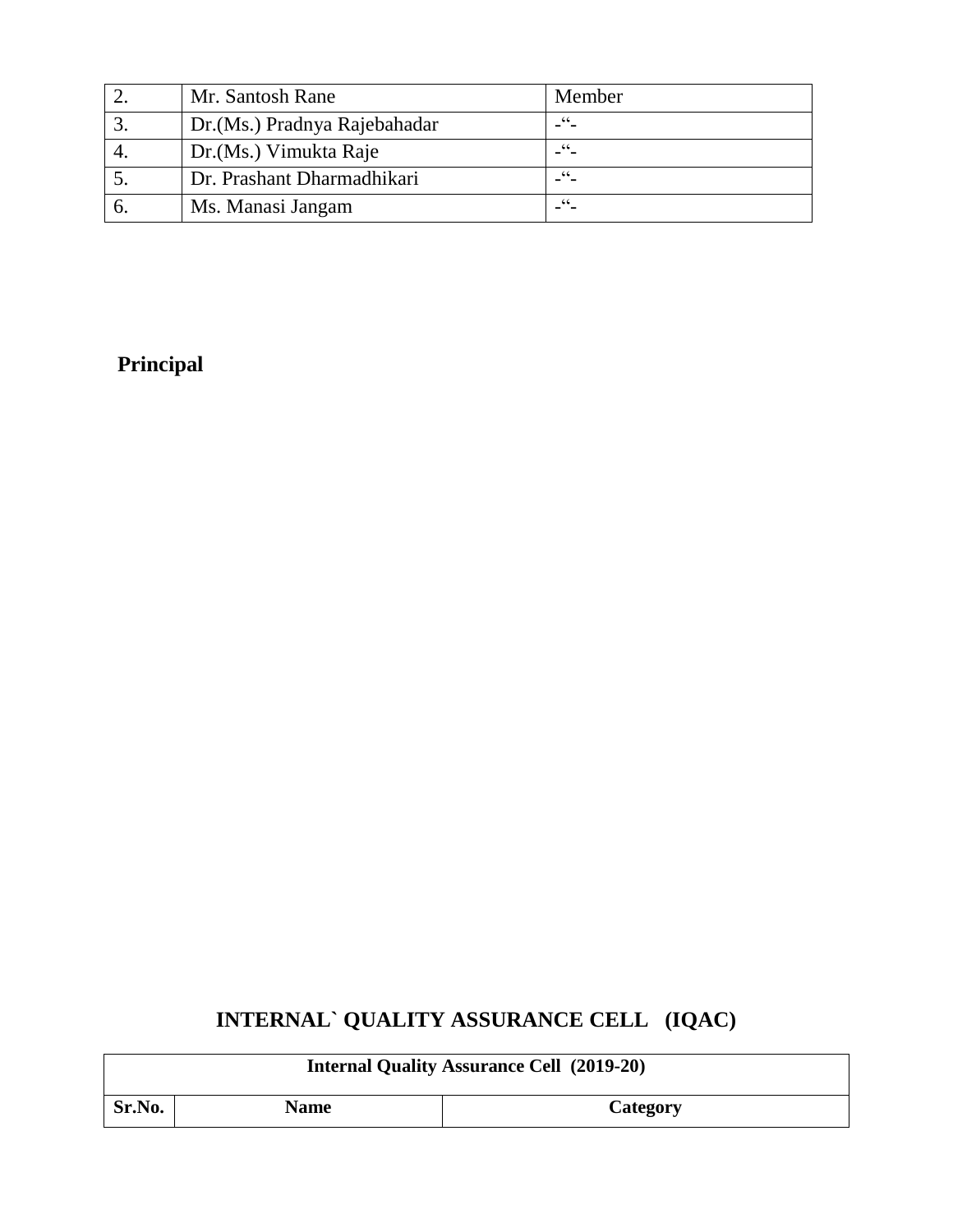| $\mathbf{1}$   | Dr.(Mrs) Suchitra A. Naik      | I/c.Principal and Chairperson                    |
|----------------|--------------------------------|--------------------------------------------------|
| $\overline{2}$ | Mr. Jayant Kayal               | <b>Management Representative</b>                 |
| 3              | Mr. Subhash Shinde             | Vice-Principal                                   |
| $\overline{4}$ | Ms. Priyamvada Tokekar         | Vice-Principal                                   |
| 5.             | Dr. (Ms.) Rashmi Agnihotri     | Coordinator                                      |
| 5              | Ms. Monika Deshpande           | Member                                           |
| 6              | Ms. Neeta Pathak               | Member                                           |
| 7              | Mr. Narayan Barse              | Librarian and Teacher                            |
| 8              | Ms. Madhavi Arekar             | Teacher                                          |
| 9              | Dr. (Ms.) Jayashree Singh      | Teacher                                          |
| 10             | Dr. Sagar Thakkar              | Teacher                                          |
| 11             | Dr.(Ms.) Mrunmayee Thatte      | Teacher                                          |
| 12             | Dr.(Ms.) Neelam Shaikh         | Teacher                                          |
| 13             | Dr. Mahesh Patil               | Teacher                                          |
| 14             | Mr. Nitin Pagi                 | Teacher                                          |
| 15             | Ms. Manali Ambokar             | Registrar                                        |
| 16             | Mr. Sanjay Patil               | Office Superintendent (Aided)                    |
| 17             | Mr. Parag Shinde               | Office Superintendent (Un-Aided)                 |
| 18             | Dr. (Mrs.) Shakuntala A. Singh | Community Representative and Former Principal    |
| 19             | CA Sanjeev Brahme              | <b>Industry Representative</b>                   |
| 20             | Dr. (Ms.) Namita Nimbalkar     | Alumni Representative                            |
| 21             | To be appointed                | <b>Student Representative -General Secretary</b> |

## **Principal**

VPM's Joshi-Bedekar College, Thane.

# **N O T I C E**

Degree College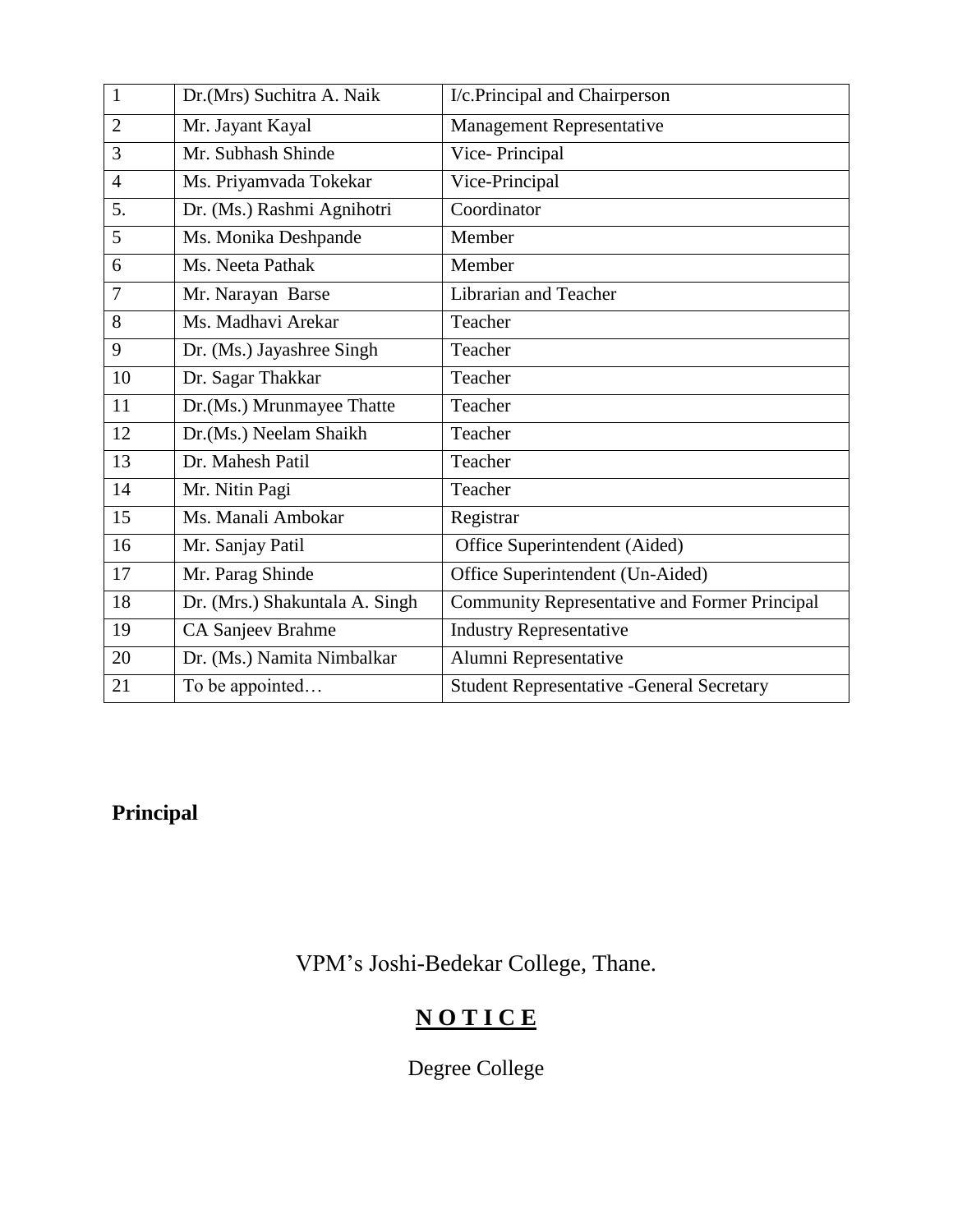**Following teachers are co-opted as members of result committee, for the year 2019-20.**

- Ms. Manisha Pande
- Mr. Aaditya Jadhav

**Principal**

Date:  $12^{th}$  March 2020

The committee will work from 2019-20

Accreditation and Ranking Committee

1. Ms. Kalpana Nayat Chairperson